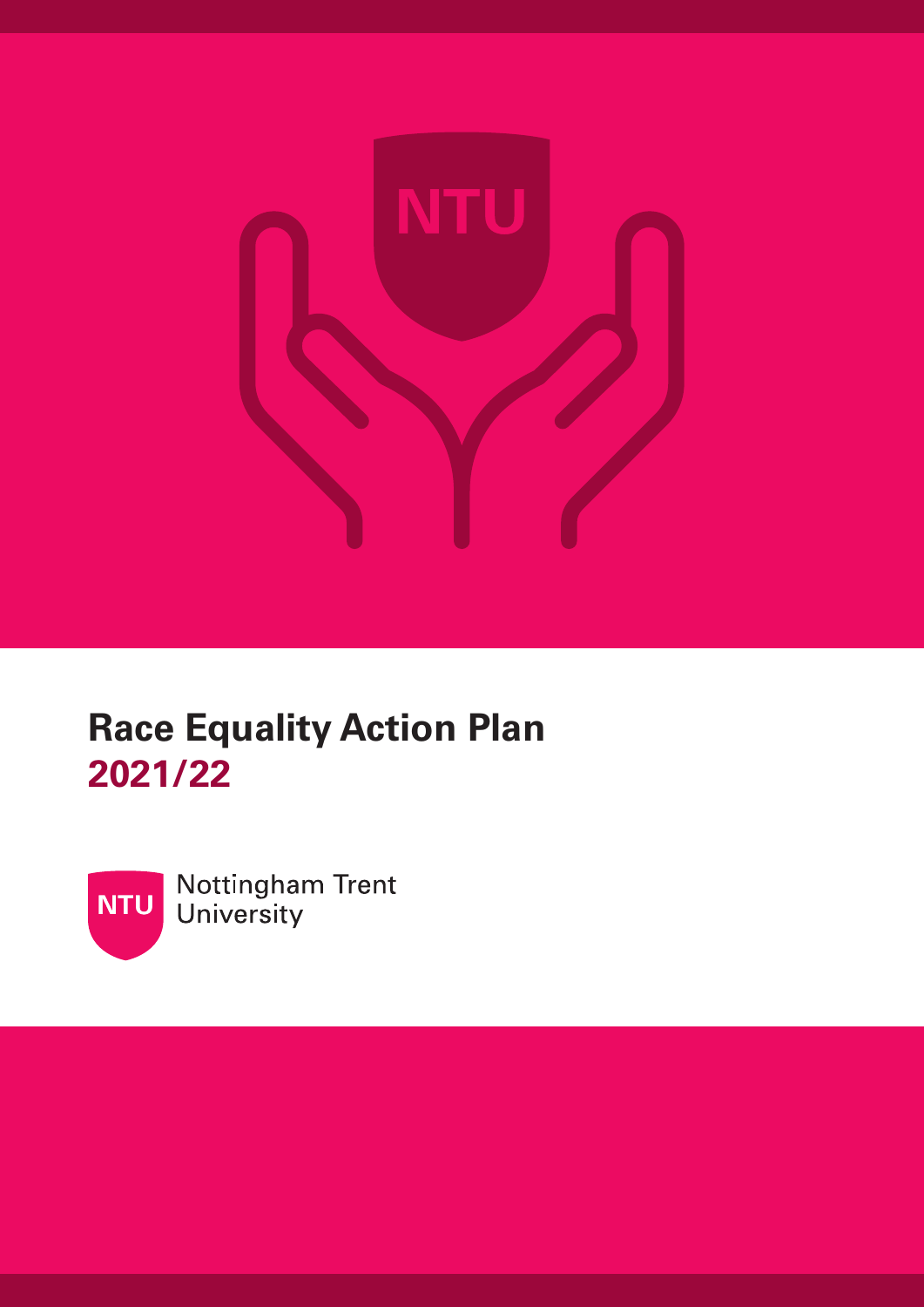#### **Introduction**

Throughout 2019-2020, the Vice-Chancellor listened to the views of students and colleagues from Black, South Asian, South East Asian and other ethnically and culturally diverse communities, including members of the Race Ethnicity and Cultural Heritage (REACH) Network and the Black Leadership Programme. Subsequently, the University Executive Team (UET) consulted on a draft Race Equality Action Plan (REAP1), a programme of short-term actions to underpin the medium-term achievement of a step change in race equality within NTU. The REAP1 was agreed by Academic Board and thereafter by Board of Governors and designed to deliver tangible results within the 2020/21 academic year. An update on progress can be found **[here](https://www.ntu.ac.uk/about-us/equality-diversity-and-inclusion/race-equality-charter)**.

To maintain a clear focus and continue to advance our progress, the University has put in place a second twelve month Race Equality Action Plan (REAP2) with targets set for the academic year 2021/2022. This is presented below.

NTU is on a much longer and deeper journey to tackle racism and racial inequalities. REAP2 underpins the work that is being undertaken by the Race Equality Charter Self Assessment Team (RECSAT) as part of NTU's commitment to achieving Advance HE's Race Equality Charter. Further information on the submission will be available by the end of the spring term 2022.

REAP2 builds on the previous year's plan and thus some activities, particularly in relation to recruitment and training, continue. REAP2 identifes auditing and reporting interventions to ensure that race equality is embedded within NTU practice at all levels.

Some of the actions identifed in these REAPs relate to all protected characteristics. These appear in the wider EDI Action Plan that will be in place by 2022/23.

REAP2 has been developed and shaped through a broad consultation and review exercise, encompassing:

- Race Equality Charter Self Assessment Team (RECSAT) (including NTSU membership)
- University's Shadow Executive Team (USET)
- University Executive Team
- Academic Board
- Board of Governors

For further information or if you wish to provide feedback on the plan please email **[equality@ntu.ac.uk](mailto:equality@ntu.ac.uk)**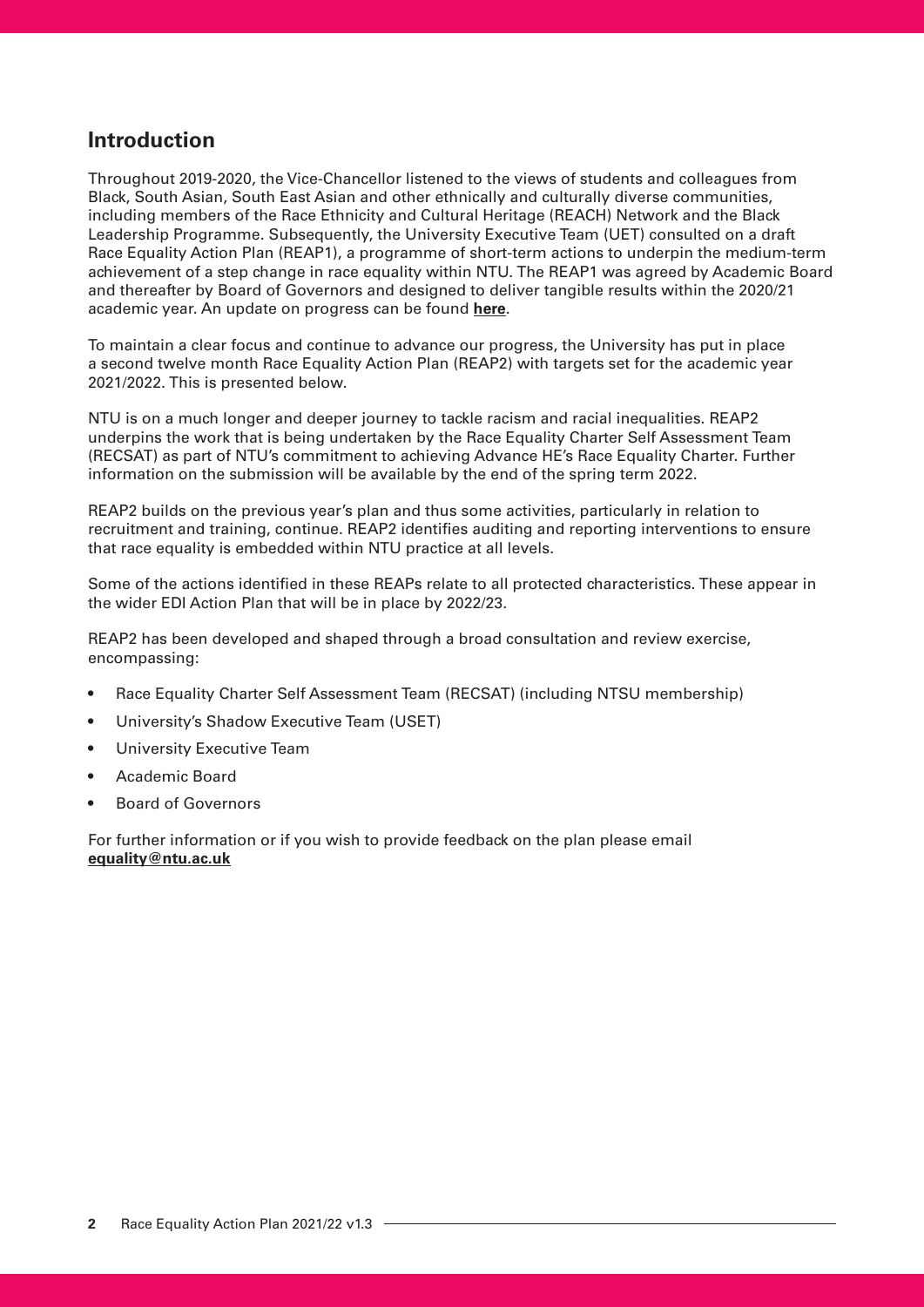### **Objective 1: Become an anti-racist institution**

| <b>Action</b>                                                                                                                                                                     | <b>Purpose</b>                                                                                                                                                                                   | <b>Timeframe</b>                                                              | Lead                                                   |
|-----------------------------------------------------------------------------------------------------------------------------------------------------------------------------------|--------------------------------------------------------------------------------------------------------------------------------------------------------------------------------------------------|-------------------------------------------------------------------------------|--------------------------------------------------------|
| NTU Appraisal Objective expectation for 2021/22:<br>colleagues to complete the mandatory Anti-racism and<br>White Privilege online training module                                | Support the learning and awareness of colleagues                                                                                                                                                 | During 2021/2022                                                              | University Leadership<br>Team                          |
| Launch NTU's Student Anti-racism online learning<br>syllabus                                                                                                                      | Support NTU students in developing understanding of<br>racism and white privilege                                                                                                                | Term One 2021                                                                 | <b>Equality Diversity and</b><br><b>Inclusion Team</b> |
| Monitor and then report on take-up of NTU's Student<br>Anti-racism online learning syllabus                                                                                       | Measure engagement<br>a)<br>Identify opportunities to improve engagement<br>b)<br>levels where relevant                                                                                          | Term Two 2022                                                                 | <b>Equality Diversity and</b><br><b>Inclusion Team</b> |
| Introduce an anti-racism workshop (in-person) that<br>supplements the online learning materials that have<br>been made available to:<br><b>Students</b><br>1.<br>Colleagues<br>2. | Provide students and colleagues with<br>a)<br>opportunities to further their learning increase<br>their confidence and ability to exercise anti-racism<br>within their everyday lives            | Term Three 2022                                                               | <b>Equality Diversity and</b><br><b>Inclusion Team</b> |
| Develop and co-create with students video case<br>studies to support educational awareness and learning<br>in the following areas:                                                | Support NTU colleagues and students in<br>b)<br>developing understanding of how racism<br>manifests in everyday processes and systems                                                            | First project: Micro-<br>aggressions Term One<br>2021.                        | <b>Equality Diversity and</b><br><b>Inclusion Team</b> |
| Micro-aggressions<br>Handling complaints and investigations                                                                                                                       | Provide practical steps/examples of how to<br>C)<br>prevent or stop racism occurring                                                                                                             | Second project:<br>Handling complaints<br>and investigations<br>Term Two 2022 |                                                        |
| NTU Sports Club Presidents and Chairs to receive<br>Equality, Diversity and Inclusion (EDI) training                                                                              | Directly support Presidents and Chairs to<br>a)<br>understand EDI<br><b>Ensure Sports Presidents and Committee Chairs</b><br>b)<br>become positive change agents for inclusion in<br>their roles | Pilot Term One 2021<br>Rollout Term Two 2022                                  | <b>NTU Sports</b>                                      |
| Host a programme of activities to raise awareness<br>and challenge Islamophobia within society as part of<br>Islamophobia Awareness Month 2021                                    | Raise awareness and contribute to the wider<br>development of our NTU community in terms of<br>religion and race literacy and understanding of<br>Islamophobia as a component of racism          | Term One 2021                                                                 | School of Arts and<br><b>Humanities</b>                |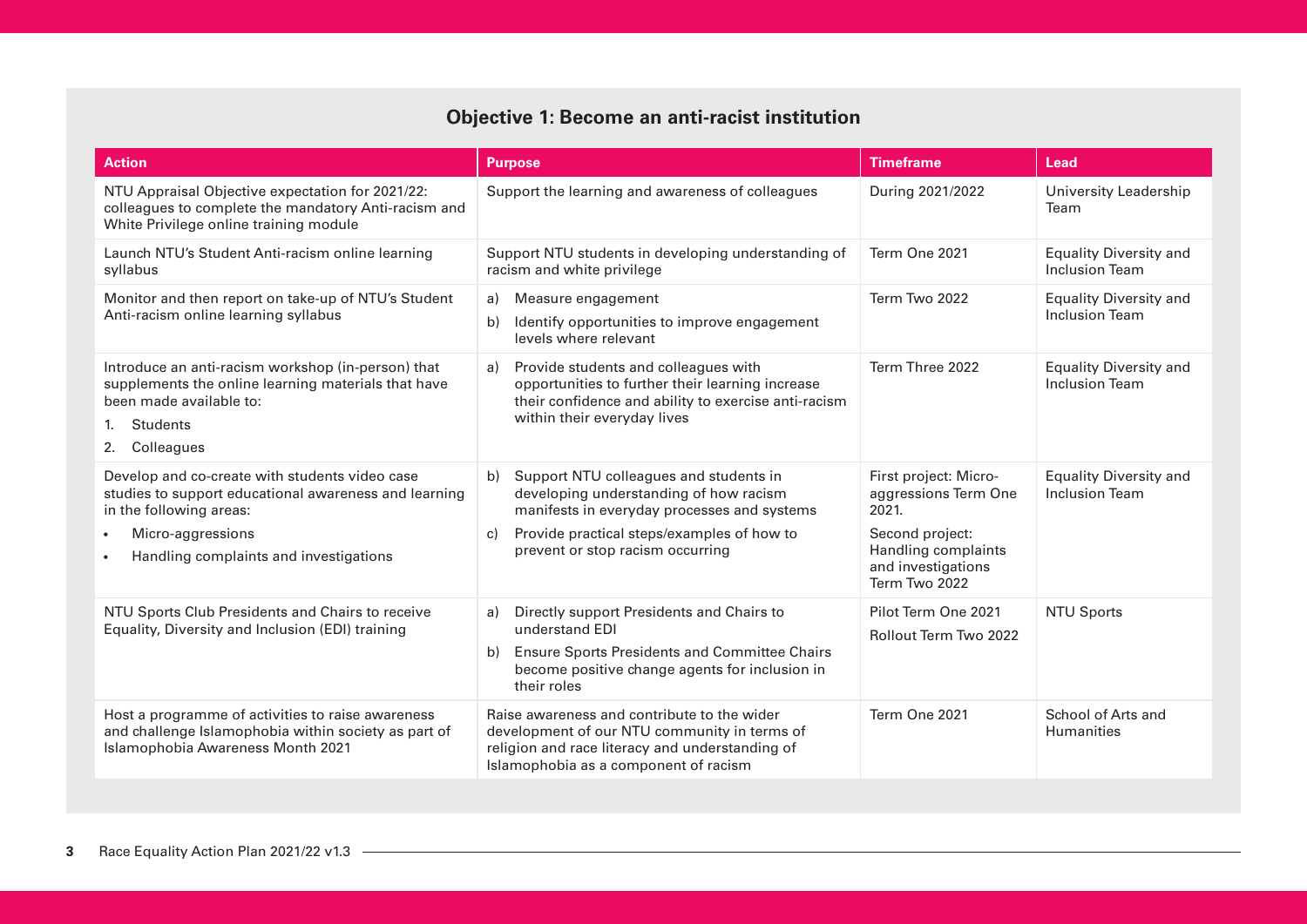#### **Objective 2: Improve the representation of Black, South Asian, South East Asian and other ethnicities where underrepresented at NTU**

| <b>Action</b>                                                                                                                                                                                                                                                                                | <b>Purpose</b>                                                                                                                                                                       | <b>Timeframe</b>                                                      | Lead                                                 |
|----------------------------------------------------------------------------------------------------------------------------------------------------------------------------------------------------------------------------------------------------------------------------------------------|--------------------------------------------------------------------------------------------------------------------------------------------------------------------------------------|-----------------------------------------------------------------------|------------------------------------------------------|
| Diversify the Professoriate: Undertake a piece of work<br>to understand the lived experiences of academic<br>colleagues to identify the challenges and barriers<br>for Black, South Asian, South East Asian and other<br>ethnicities in achieving internal promotion to the<br>professoriate | To create accessible pathways to development and<br>a)<br>promotion<br>Develop a set of actionable recommendations to<br>b)<br>inform the promotion round in 2022/23                 | Term Two 2022                                                         | Human Resources<br>and Organisational<br>Development |
| Undertake a project that will seek to understand the<br>perceptions and aspirations of professional services<br>colleagues.<br>Phase 1. Grades A-D (Campus Services and Estates)<br>Phase 2. Grade E-I                                                                                       | Develop a set of actionable recommendations that<br>identify:<br>opportunities for career progression<br>a)<br>support activities to enable progression<br>b)                        | Phase 1: Term Two 2022<br>Phase 2: Term Three<br>2022                 | <b>Human Resources</b>                               |
| Identify, develop and articulate a clear set of flexible<br>approaches within the NTU recruitment process that<br>supports increased diversification at each stage of<br>the process building upon a clear understanding of<br>positive action                                               | Support line managers in approaches to widen<br>a)<br>their recruitment practices to encourage diversity<br>b)<br>Showcase examples of good practice in the 'art of<br>the possible' | Term One 2021                                                         | <b>Equality Diversity and</b><br>Inclusion Team      |
| Deliver a recruitment and attraction campaign,<br>promoting HE careers to our local community,<br>potentially under the auspices of 'Universities for<br>Nottingham'                                                                                                                         | Promote careers opportunities in HE to our local<br>a)<br>Black, South Asian, South East Asian and other<br>ethnic communities                                                       | Engagement project<br>to run throughout<br>academic year<br>2021/2022 | Human Resources                                      |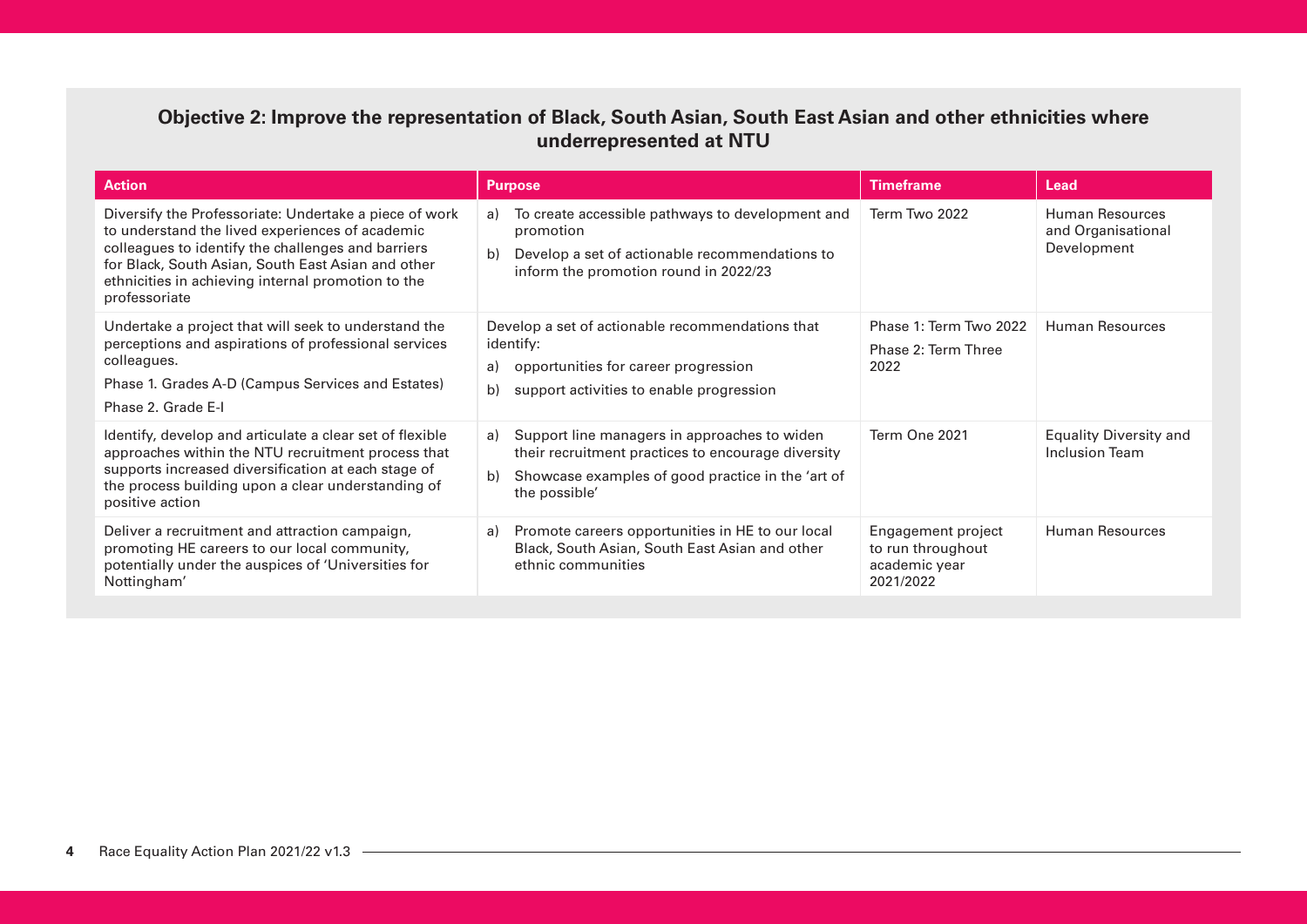#### **Objective 3: Enable Black, South Asian, South East Asian and other ethnicities within NTU's community of students and colleagues to engage and infuence NTU in order to strengthen a sense of belonging**

| <b>Action</b>                                                                                                                                                                                                                                                                                                               | <b>Purpose</b>                                                                                                                                                                                                                                                                                                                                                                                                                                                                                                                       | <b>Timeframe</b>                                        | Lead                                                   |
|-----------------------------------------------------------------------------------------------------------------------------------------------------------------------------------------------------------------------------------------------------------------------------------------------------------------------------|--------------------------------------------------------------------------------------------------------------------------------------------------------------------------------------------------------------------------------------------------------------------------------------------------------------------------------------------------------------------------------------------------------------------------------------------------------------------------------------------------------------------------------------|---------------------------------------------------------|--------------------------------------------------------|
| Increase participation in the Black Leadership<br>Programme to achieve 100 Black delegates in 2021/22                                                                                                                                                                                                                       | Contribute towards closing the gap in degree<br>a)<br>outcomes between Black and White students.<br>Advance and support a sense of belonging and<br>b)<br>mattering                                                                                                                                                                                                                                                                                                                                                                  | BLP cohort to run<br>throughout 2022                    | <b>Centre for Student</b><br>Community<br>Engagement   |
| Undertake a piece of work that will explore with other<br>underrepresented demographics within our student<br>community the potential for the expansion of the Black<br>Leadership Programme<br>Scope a similar leadership programme, with content<br>shaped 'to speak to' the identified needs of these<br>specific groups | Take the learning from the experiences of<br>a)<br>running the Black Leadership Programme and<br>where applicable apply these to enable other<br>underrepresented demographics to support their<br>sense of belonging and mattering<br>Inform and shape the advanced offering for the<br>b)<br>academic year 2022/23                                                                                                                                                                                                                 | Throughout 2021/22                                      | <b>Centre for Student</b><br>Community<br>Engagement   |
| Introduce an annual audit and report on the take-up of<br>the diverse recruitment pool initiative under REAP1, to<br>include the experiences of 'Diverse Recruitment Panel'<br>pool members and of recruiting managers                                                                                                      | Evaluate impact<br>a)<br>b)<br>Identify gaps and opportunities for improvement                                                                                                                                                                                                                                                                                                                                                                                                                                                       | Term One 2021                                           | <b>Equality Diversity and</b><br><b>Inclusion Team</b> |
| Review and support the role of current and the<br>potential development of new employee networks and<br>their engagement in the decision-making processes<br>within NTU                                                                                                                                                     | Provide a supportive governance structure<br>a)<br>Clarify roles, responsibilities, and expectations<br>b)<br>Provide transparent recognition and support<br>C)<br>Develop and support Chairs or Co-chairs in their<br>d)<br>roles<br>Support sustainability through succession<br>e)<br>planning<br>Measure the impact of the integration of the<br>f)<br>networks within the University infrastructure e.g.<br>though policy/ guidance development<br>Implement and operationalise the outcomes for<br>q)<br>academic year 2022/23 | Project to run<br>throughout academic<br>year 2021/2022 | Human Resources                                        |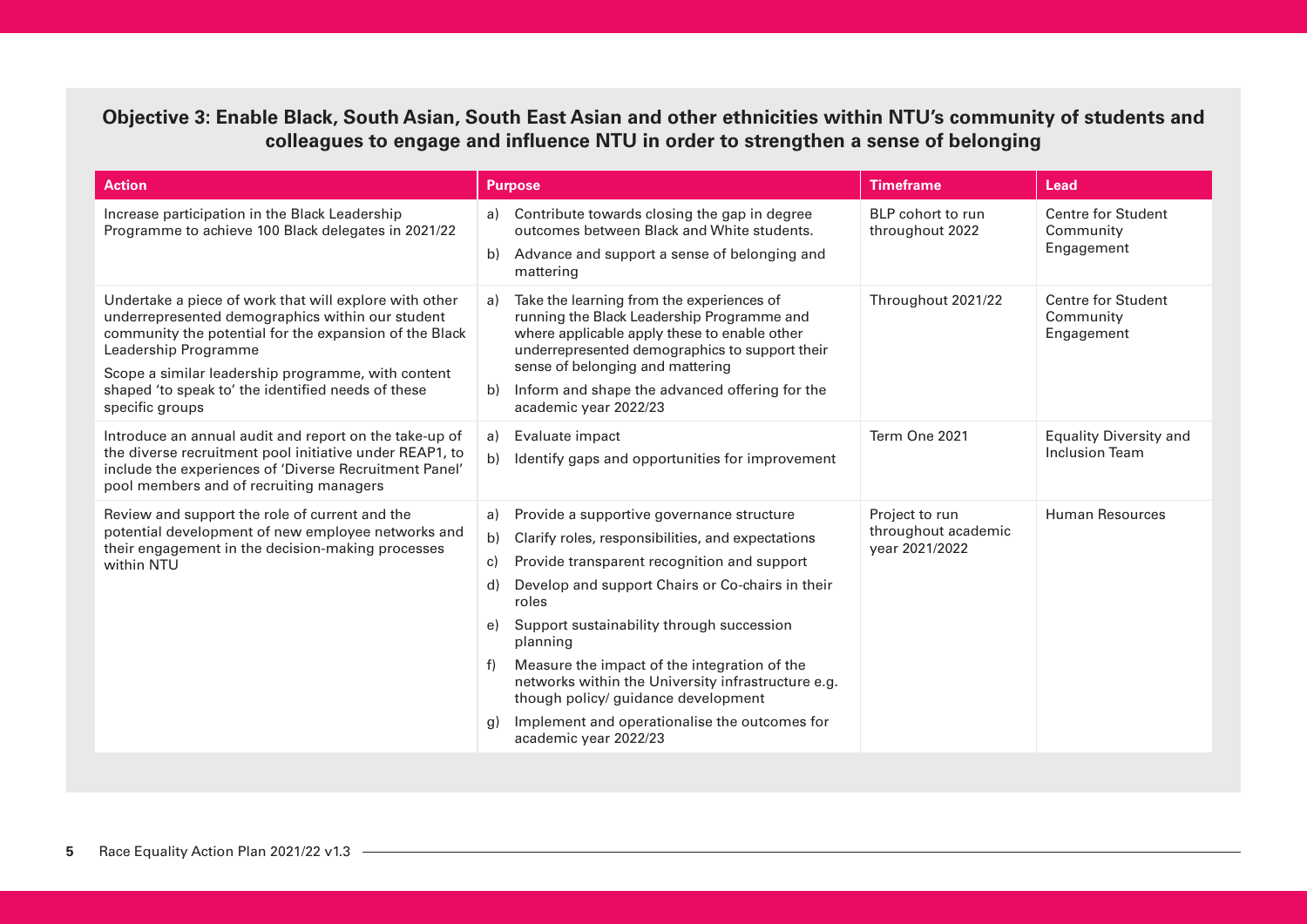#### **Objective 4: Embed mechanisms that support a culture of organisational listening to sustain an open and ongoing dialogue for continuous learning**

| <b>Action</b>                                                                                                     | <b>Purpose</b>                                                                                                                                                                                                                                                                                                         | <b>Timeframe</b>                                                                                                                                                                            | Lead                                                                                                                                                            |
|-------------------------------------------------------------------------------------------------------------------|------------------------------------------------------------------------------------------------------------------------------------------------------------------------------------------------------------------------------------------------------------------------------------------------------------------------|---------------------------------------------------------------------------------------------------------------------------------------------------------------------------------------------|-----------------------------------------------------------------------------------------------------------------------------------------------------------------|
| Administer the Student and Employee Race<br><b>Equality Charter Surveys</b>                                       | a) Seek the views and experiences of students and<br>colleagues in relation to race equality and NTU<br>Generate data to inform NTU learning and future actions<br>b)                                                                                                                                                  | Term One 2021                                                                                                                                                                               | <b>Equality Diversity and</b><br><b>Inclusion Team</b>                                                                                                          |
| Review of student leaver processes, including<br>data collection                                                  | Review the processes by which these data are captured<br>a)<br>and used<br>Identify student journey opportunities to 'catch' and<br>b)<br>support students<br>Identify where and if there are opportunities for<br>C)<br>improvement to processes and procedures.<br>Develop a set of actionable recommendations<br>d) | Term One 2021<br>Term Two 2022<br>Term Two 2022<br>Term Three 2022                                                                                                                          | Academic Registry and<br><b>Equality Diversity and</b><br><b>Inclusion Team</b>                                                                                 |
| Deliver phase two of the employee leavers<br>process review (exit interviews)                                     | To gather insights from leavers that may help inform<br>potential future actions and interventions                                                                                                                                                                                                                     | Term Three 2022                                                                                                                                                                             | <b>Equality Diversity and</b><br><b>Inclusion Team</b>                                                                                                          |
| Organisational Listening and Engagement event:<br>'Let's Talk About  EDI'                                         | Sustain an open dialogue for continued organisational<br>learning                                                                                                                                                                                                                                                      | Term Three 2022                                                                                                                                                                             | <b>University Executive</b><br>Team                                                                                                                             |
| Address the organisational separation of EDI<br>work across NTU                                                   | Create shared understanding of the problem and<br>a)<br>consequences of this separation<br>b) Articulate the desired future state and organisational<br>gaps between the current and desired state<br>Identify options and recommend priorities and<br>C)<br>approaches to bridge the gaps                             | Explore phase:<br>Term One 2021<br>Identify options,<br>priorities and preferred<br>solutions by Term Two<br>2022<br>Implement the<br>outcomes by academic<br>year 2022/23 at the<br>latest | <b>Human Resources</b><br><b>Director and Deputy</b><br>Vice Chancellor for<br><b>Academic Development</b><br>& Performance                                     |
| Further development of the supportive<br>complaints process: digital platform to report<br>and support complaints | Facilitate easier reporting and data capture of issues<br>a)<br>raised<br>Provide immediate access to information and<br>b)<br>signposting to services that could support a complainant                                                                                                                                | Implement and<br>make operational for<br>academic year 2022/23                                                                                                                              | <b>Academic Registry</b><br><b>Student Services</b><br><b>Human Resources</b><br><b>Equality Diversity and</b><br><b>Inclusion Team Digital</b><br>Technologies |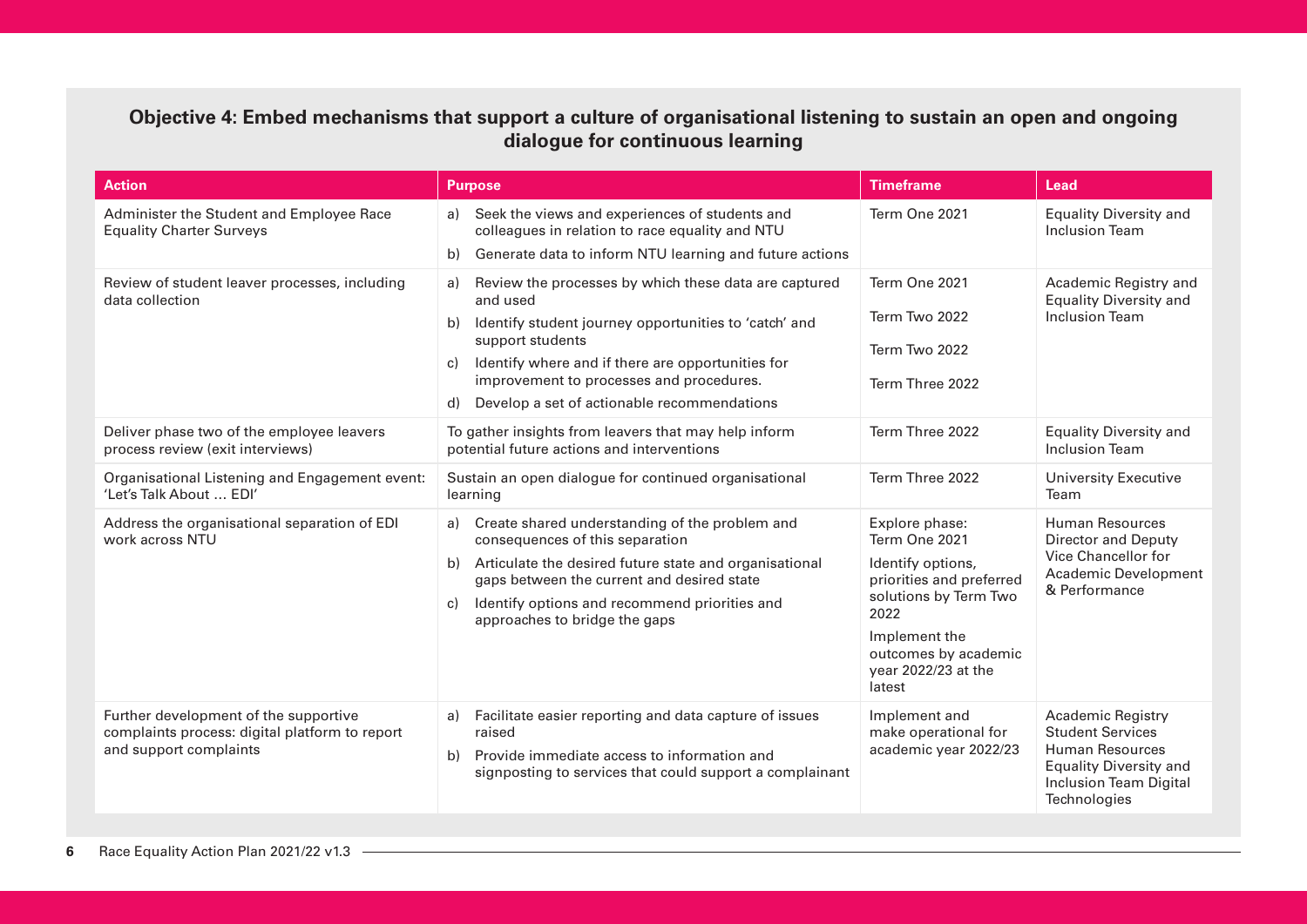## **Objective 5: Decolonialising the curriculum.**

| <b>Action</b>                                                                                                                                               | <b>Purpose</b>                                                                                                                        | <b>Timeframe</b>             | Lead                                                                         |
|-------------------------------------------------------------------------------------------------------------------------------------------------------------|---------------------------------------------------------------------------------------------------------------------------------------|------------------------------|------------------------------------------------------------------------------|
| Provide a workshop series to engage colleagues and<br>students in a process of learning about curricula<br>decolonisation                                   | Create a critical mass of understanding about the<br>meaning of curricula decolonisation and what it entails                          | Terms One and Two<br>2021/22 | Curricula<br>Decolonisation Lead                                             |
| Decolonial scholarship support: identify decolonisation<br>scholarship needs                                                                                | Support the development of decolonial scholarship<br>in all schools and disciplines as it relates to their<br>specialisms             | Term Two 2022                | Curricula<br>Decolonisation Lead                                             |
| Diversifying the library collection(s): scrutinise the<br>increase in the diversity of the collection and use of<br>the new resources by students and staff | Data gathered will help NTU to develop a<br>comprehensive picture of the make-up of resource lists<br>and to examine trends over time | Terms Two and Three<br>2022  | Curricula<br>Decolonisation Lead<br>with Libraries and<br>Learning Resources |